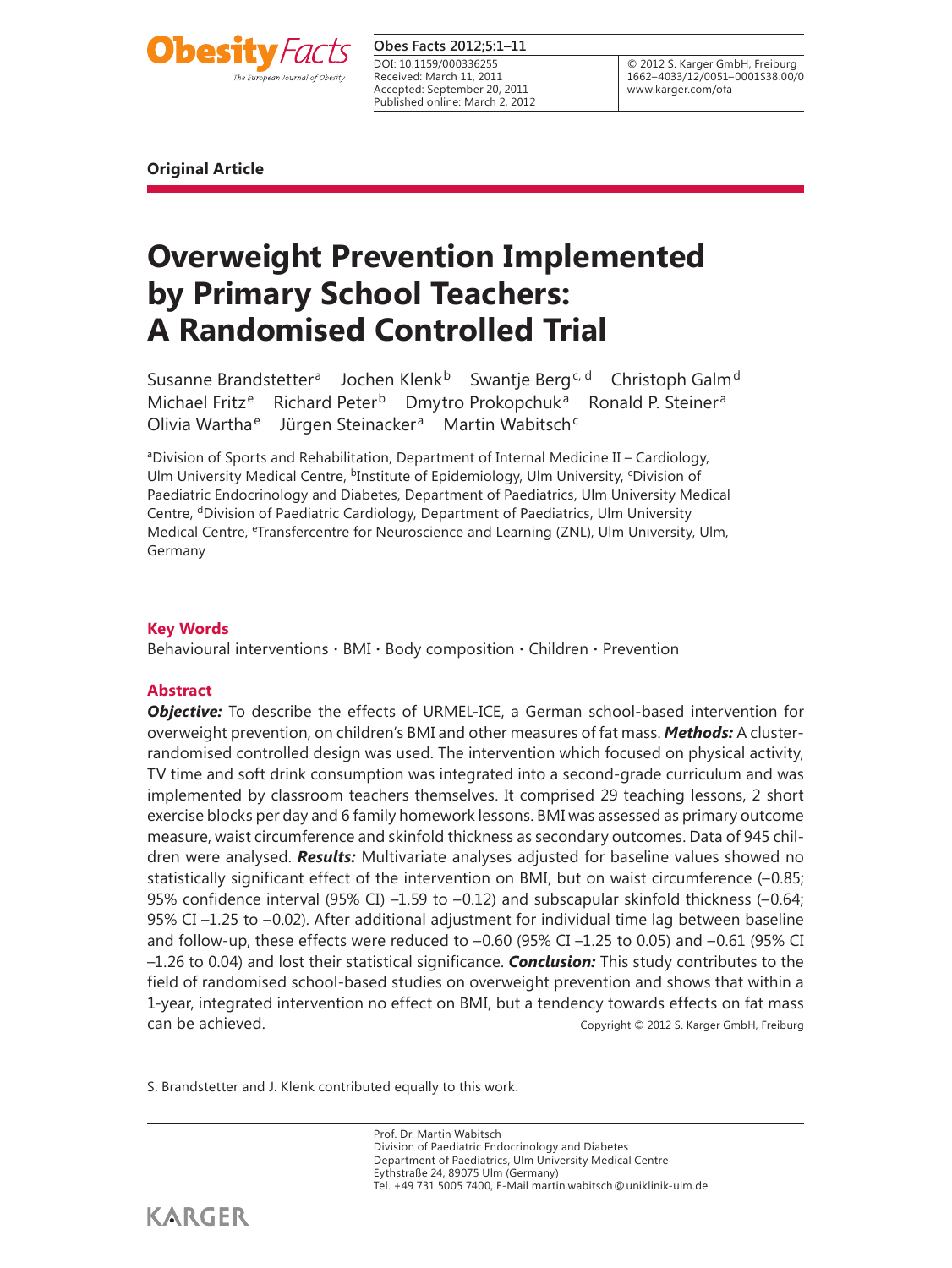

| Obes Facts 2012;5:1-11                                        |                                                       |
|---------------------------------------------------------------|-------------------------------------------------------|
| DOI: 10.1159/000336255<br>Published online: March 2, 2012     | © 2012 S. Karger GmbH, Freiburg<br>www.karger.com/ofa |
| Brandstetter et al.: Overweight Prevention in Primary Schools |                                                       |

# **Introduction**

 High prevalences of overweight and obesity in childhood are still a major problem in most industrialised countries [1, 2] . It has been reported that there are strong secular increases within 30 years in body fat, in normal-weight as well as in overweight children [3] . In Germany, the percentage of 7- to 10-year-old children who are classified as overweight has increased by 50% within the past 15 years [4, 5].

 Even if initial studies report stagnation of prevalence and levelling-off of incidences [6] , the necessity for successful primary prevention is commonly accepted. Overweight and obesity persist over time within childhood [7, 8] and into adulthood [9] . Efforts to treat them are troublesome and in the long run often ineffective [10] .

 Reviews agree that until now the evidence concerning the effectiveness of prevention programmes is insufficient [11–13] , in part due to the limited number of methodologically well-designed studies [14]. Thus, there is a need for randomised-controlled trials of overweight prevention programmes with sufficient statistical power and suitable outcome measures.

 Current literature provides several suggestions for successful overweight prevention: enhancement of physical activity [15], reduction of television time [16] and reduction of the consumption of sugar-sweetened beverages [17] .

Schools in particular seem to be a powerful setting [18]. Possible barriers are low, so that all children can be reached easily. Children spend the main part of their day in schools, and teachers are the personnel qualified in dealing with children as well in considering their age-appropriate needs and competencies. From a public health perspective the role of schools for health promotion is very important. However, the high investment of time and resources may impede long-term implementation of intervention programmes [19–21] . Thus, the input from teachers is essential in developing health promotion measures that take into account their concerns as well those of the school into account.

 URMEL-ICE (Ulm Research on Metabolism, Exercise, and Lifestyle Intervention in Children) [22, 23] , a randomised-controlled trial on school-based overweight prevention, was designed with these methodological and practical considerations in mind. The intervention programme was developed together with experienced teachers to ensure anchoring within the existing curricular framework of elementary schools. It was implemented during regular classtime by the classroom teacher.

 The objective of this paper is to report the effects of URMEL-ICE on BMI (primary outcome) and further measures of fat mass, since an effective intervention should slow down increases in all anthropometric parameters in the intervention group.

#### **Material and Methods**

#### *Study Design*

 The URMEL-ICE study is a school-based, cluster-randomised intervention trial located in Ulm and adjacent regions in Southern Germany.

 Sample size estimation was performed based on the primary outcome BMI. The assumed effect for the difference between intervention and control group after the intervention year was 0.1 kg/m² (SD 0.4)  $kg/m<sup>2</sup>$ ). After considering non-compliance and cluster randomisation, a total of 616 participants was calculated ( $\alpha$  = 0.05, power = 0.8).

 All principals of elementary schools within the Ulm region were informed in writing about the study (with support by the local Department of Education). They were asked to invite first-grade teachers to participate in the study. Teachers often consulted the pupils' parents before agreeing to participate. Teachers who had already implemented another intervention programme focusing on health behaviour were not included due to potential bias.

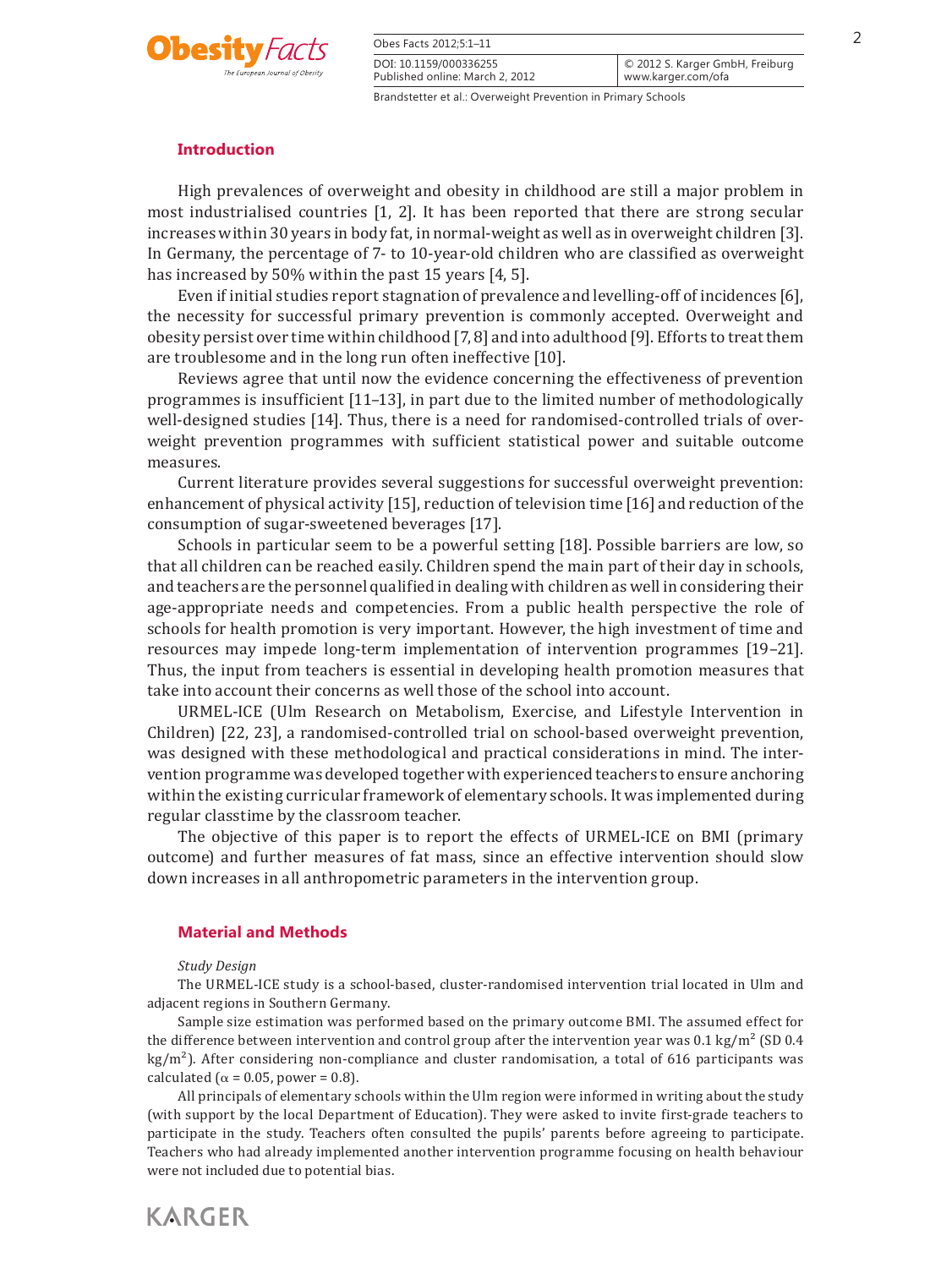

| Obes Facts 2012;5:1-11          |                                 |
|---------------------------------|---------------------------------|
| DOI: 10.1159/000336255          | © 2012 S. Karger GmbH, Freiburg |
| Published online: March 2, 2012 | www.karger.com/ofa              |



**Fig. 1.** Flow chart for enrollment and follow-up in URMEL-ICE.

In summary, 64 classes of 32 schools were assessed to be eligible and agreed to participate (fig. 1). The randomisation aimed at creating two groups (intervention and control) with an equal number of schools. The procedure was performed in a blind manner.

 Due to considerable differences between schools, especially in the number of participating pupils and in the proportion of pupils with migration background (5–94%), a stratified randomisation procedure was chosen. This resulted in two groups of the same size, but could not prevent unequal proportions of pupils with migration background (table 1).

 From the eligible 1,427 children 308 refused to participate. This resulted in 540 pupils in 16 intervention schools and 579 pupils in 16 control schools, from whom 51 and 42 children respectively were lost to follow-up. The final dataset included 450 children in the intervention group and 495 children in the control group after excluding 39 and 42 children respectively due to missing values.

 Parents were informed at parent-teacher conferences and provided signed written informed consent for their children to participate in assessments and clinical investigations. The study was approved by the ethics committee of Ulm University.

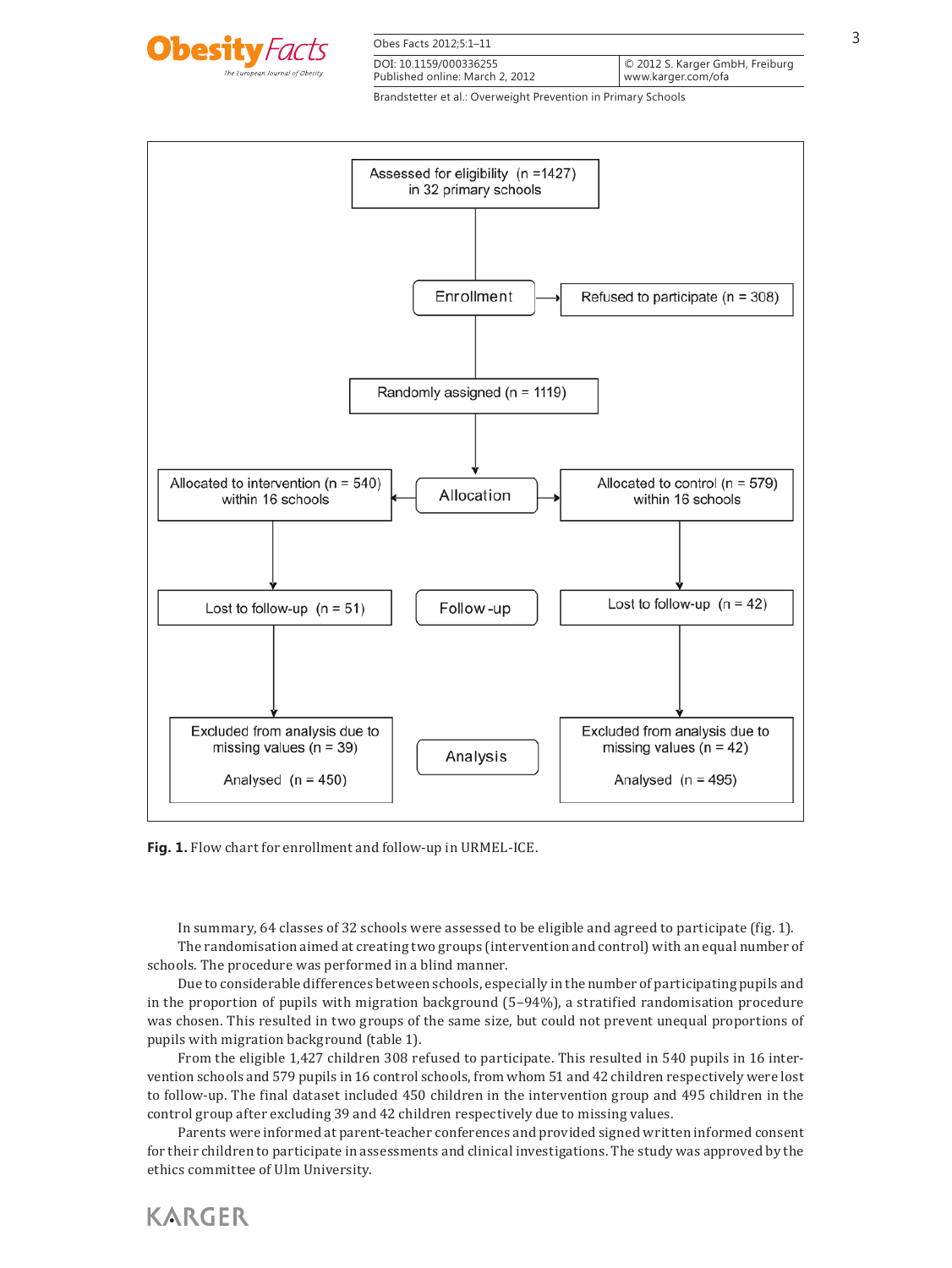

| Obes Facts 2012;5:1-11          |                                 |
|---------------------------------|---------------------------------|
| DOI: 10.1159/000336255          | © 2012 S. Karger GmbH, Freiburg |
| Published online: March 2, 2012 | www.karger.com/ofa              |

#### **Table 1.** Baseline characteristics of participants

|                                                 | Control<br>$(n = 495)$ | Intervention<br>$(n = 450)$ | p value |
|-------------------------------------------------|------------------------|-----------------------------|---------|
| Children's characteristics                      |                        |                             |         |
| Male, $n$ $(\%)$                                | 258 (52.1)             | 248 (55.1)                  | 0.357   |
| Age, mean (SD), years                           | 7.53(0.42)             | 7.61(0.42)                  | 0.002   |
| Migration background, $n$ (%)                   | 182 (36.8)             | 130 (28.9)                  | 0.010   |
| Time lag between to and $t_1$ , mean (SD), days | 463 (67.3)             | 427(60.7)                   | < 0.001 |
| BMI, mean (SD), kg/m <sup>2</sup>               | 16.24(2.10)            | 16.23(2.25)                 | 0.944   |
| BMI z score, mean (SD) a                        | 0.05(0.97)             | 0.00(1.04)                  | 0.457   |
| Skinfold thickness triceps, mean (SD), mm       | 14.27 (5.86)           | 14.49 (6.37)                | 0.568   |
| Skinfold thickness subscapular, mean (SD), mm   | 7.98(4.03)             | 8.22 (4.64)                 | 0.390   |
| Waist circumference, mean (SD), cm              | 59.20 (6.38)           | 59.66 (6.65)                | 0.271   |
| Parents' characteristics                        |                        |                             |         |
| Mothers' BMI, mean (SD), $\text{kg/m}^2$        | 23.07 (4.25)           | 24.90 (4.50)                | 0.028   |
| Fathers' BMI, mean (SD), kg/m <sup>2</sup>      | 26.08 (3.41)           | 25.96 (3.01)                | 0.587   |
| Mothers with schooling $> 10$ years, n (%)      | 162 (33.5)             | 85 (19.3)                   | < 0.001 |
| Fathers with schooling $> 10$ years, n (%)      | 200 (42.6)             | 114 (26.8)                  | < 0.001 |

aAccording to German reference values [5].

#### *Intervention*

 Researchers and experienced teachers worked together in the development of the URMEL-ICE intervention. The researchers determined the study design and the behavioural goals by referring to the recommendations found in scientific literature. Experienced teachers who were interested in working with the researchers on the subject of school-based overweight prevention contributed to the study by offering ideas for implementation in the everyday classroom setting.

 The intervention was carried out by the classroom teachers themselves during the second-grade school year. It was important to anchor the contents within the existing curriculum (mainly social studies) in order to ensure programme implementation without additional personnel or materials in everyday teaching.

 URMEL-ICE focused on health-promoting behaviour change in three areas: drinking sugar-sweetened beverages, spending time with screen media and being physically active. Main issues were the following: drinking water instead of soft drinks, discovering 'hidden' sugar in drinks, encouraging everyday physical activities, engaging in leisure activities without TV, learning about local sport and leisure facilities.

 Social cognitive theory provided the framework for the methodical approach: As self-efficacy is assumed to be crucial for behaviour change, we emphasized action alternatives (how to substitute a healthier behaviour for a less healthy one) as well as goals which could be easily accomplished [24] . Furthermore, modified teaching should facilitate more physical activity in the classroom; suggestions for involving parents were also provided.

 The URMEL-ICE-intervention consists of material for 1 school year including 29 teaching units (each 30–60 min), 2 short blocks of physical activity exercises a day (each 5–7 min), 6 family homework lessons (tasks that cannot be accomplished by the child himself without the help of a parent) and materials for the training and information of the parents.

 Teachers took part in four training sessions (2.5 h each) to familiarise themselves with the basic concept of the intervention and the relevant materials. Teachers and schools had no direct costs to cover (for materials or for additional teaching time). However, in terms of indirect costs for the schools, the intervention required 29 regular teaching units mainly in social sciences during 1 school year (that corresponds to the weekly working time of teachers) and additionally 10 h of training sessions. From the perspective of the intervention provider costs were limited to personnel costs of the teacher trainings sessions and material costs of the intervention materials (one folder per teacher).

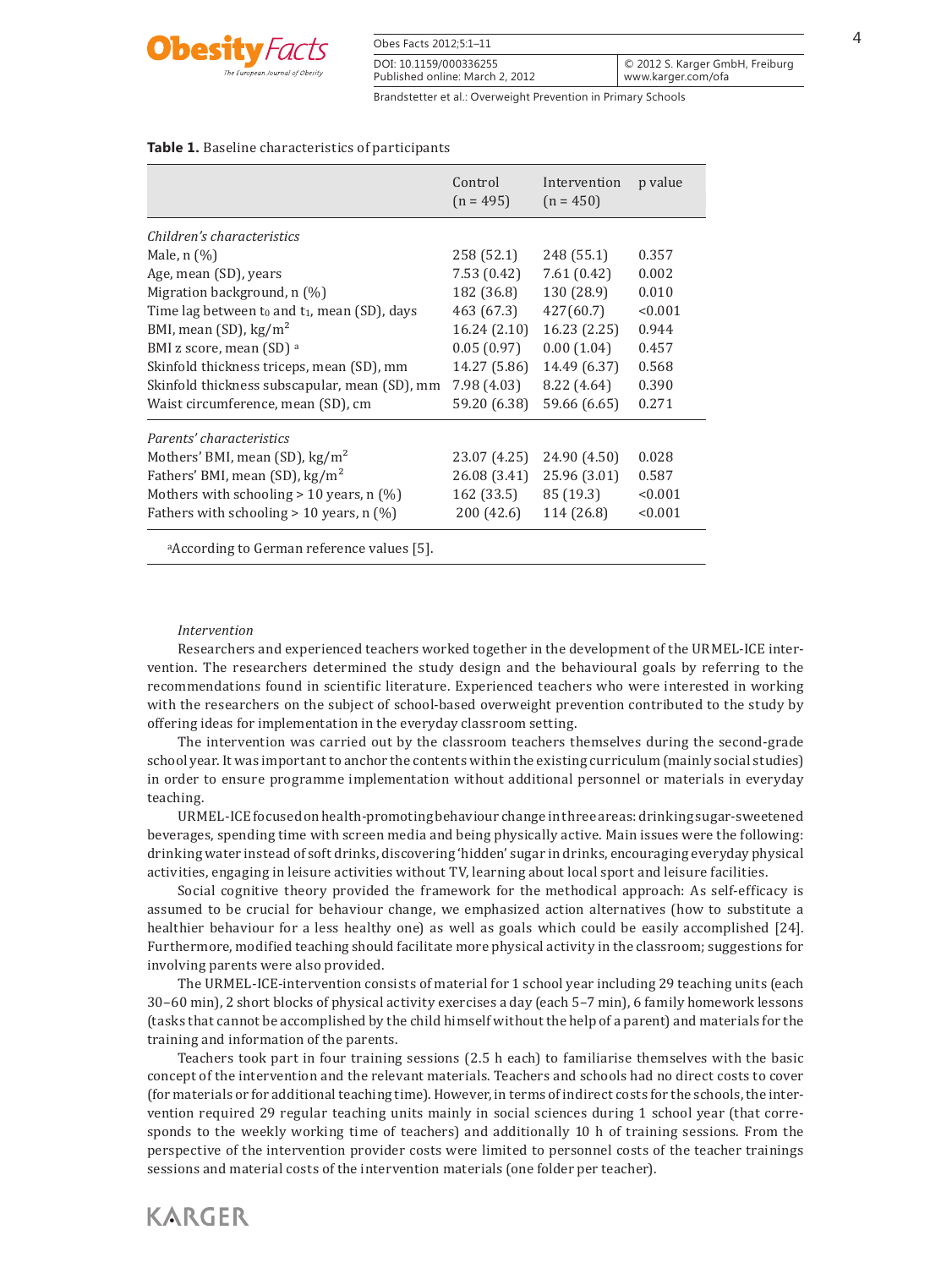

| Obes Facts 2012;5:1-11          |                                 |
|---------------------------------|---------------------------------|
| DOI: 10.1159/000336255          | © 2012 S. Karger GmbH, Freiburg |
| Published online: March 2, 2012 | www.karger.com/ofa              |

#### *Measurement*

 The study included a baseline assessment at the end of first grade or at the beginning of grade 2 between May and October 2006 (t0), followed by the intervention between October 2006 and July 2007 during grade 2, and a follow-up assessment at the beginning of grade 3 between September and December 2007 (t1). Amongst other measurements a physical examination (anthropometry) and a parental questionnaire (sociodemographic data, behaviour, parents' anthropometry) were included. Each participating class went on a field trip to the Clinical Study Center of the Children's Hospital in order to collect the anthropometric data.

#### *Anthropometry*

 During the physical examinations, anthropometric measures were assessed by trained medical staff at the out-patient clinic of Ulm Children's Hospital in a standardised manner. Height was measured to the nearest 0.1 cm (Ulm stadiometer, Busse Design, Ulm, Germany) and weight to the nearest 0.1 kg on a calibrated balance beam scale (Seca, Hamburg, Germany) wearing only underclothes. BMI was calculated as weight (kg) divided by height<sup>2</sup> (m<sup>2</sup>). BMI z score was determined using age and sex-specific BMI charts for Germany [5] . Subscapular skinfold thickness (below the tip of the scapula with the fold running at an angel of 45° downwards from the spine) and triceps skinfold thickness (on the left arm halfway between the inferior border of the olecranon and the tip of the acromion process) were measured with a Lange skinfold calliper (Santa Cruz, CA, USA). The average value out of 3 measurements was used for analyses in both variables. Waist circumference was provided by the mean of 2 measurements at umbilicus level in 0.1 cm.

#### *Behaviour*

 Children's behaviours that were targeted by the intervention were assessed by parental questionnaires. As there are not any validated instruments assessing these specific behaviours in German, some items were adapted from the KiGGS survey [25, 26] . Items were answered using a 5-point Likert scale: frequency of consuming sugar-sweetened beverages at school and at home, frequency of playing outdoors, frequency of participating in club sport and in other sport activity (nearly every day, 3–5 times a week,1–2 times a week, less than 1 time a week, never), and time spent watching TV on weekdays and weekends (never, about 30 min/day, about 1–2 h/day, about 3–4 h/day, more than 4 h/day). Improvement (worsening) of health behaviour was defined as consuming less (more) often sugar-sweetened beverages, being more (less) often physically active and watching less (more) TV compared to the baseline measurement.

#### *Migration Background and Parental Education*

 Migration background was assumed if at least one parent was born abroad or if at least one parent mainly spoke a foreign language during the children's first years of life. This definition should also include people who were born in Germany but still follow their traditional lifestyle, such as second-generation immigrants.

 Parental education can serve as a surrogate for socio-economic status to differentiate between lower and higher social class [27] . Higher education was assumed for schooling of more than 10 years.

#### *Process Evaluation*

 Teachers' implementation of the intervention was assessed by questionnaires at the end of the school year. Each teaching unit was listed and teachers provided information whether it was used in class or not.

#### *Statistical Analysis*

 To check for imbalance in baseline characteristics between the randomisation groups we applied chi square and Wilcoxon tests.

 Differences of BMI, triceps and subscapular skinfold thickness as well as of waist circumference between baseline and follow-up assessment according to intervention status were calculated using linear regression models. To account for the cluster-randomised design we additionally applied multi-level analyses with class on the second-level and subject on the first-level domain. The estimated regression coefficients of the models correspond to the differences between control and intervention group. At baseline age, migration background, mothers' BMI, parental education and time between t0 and t1 varied significantly between intervention and control group (table 1). However, only adjustment for the time lag changed the outcome considerably. Therefore, only time between t0 and t1 was included in a second model.

All analyses were carried out using SAS 9.1 (Cary, NC, USA).

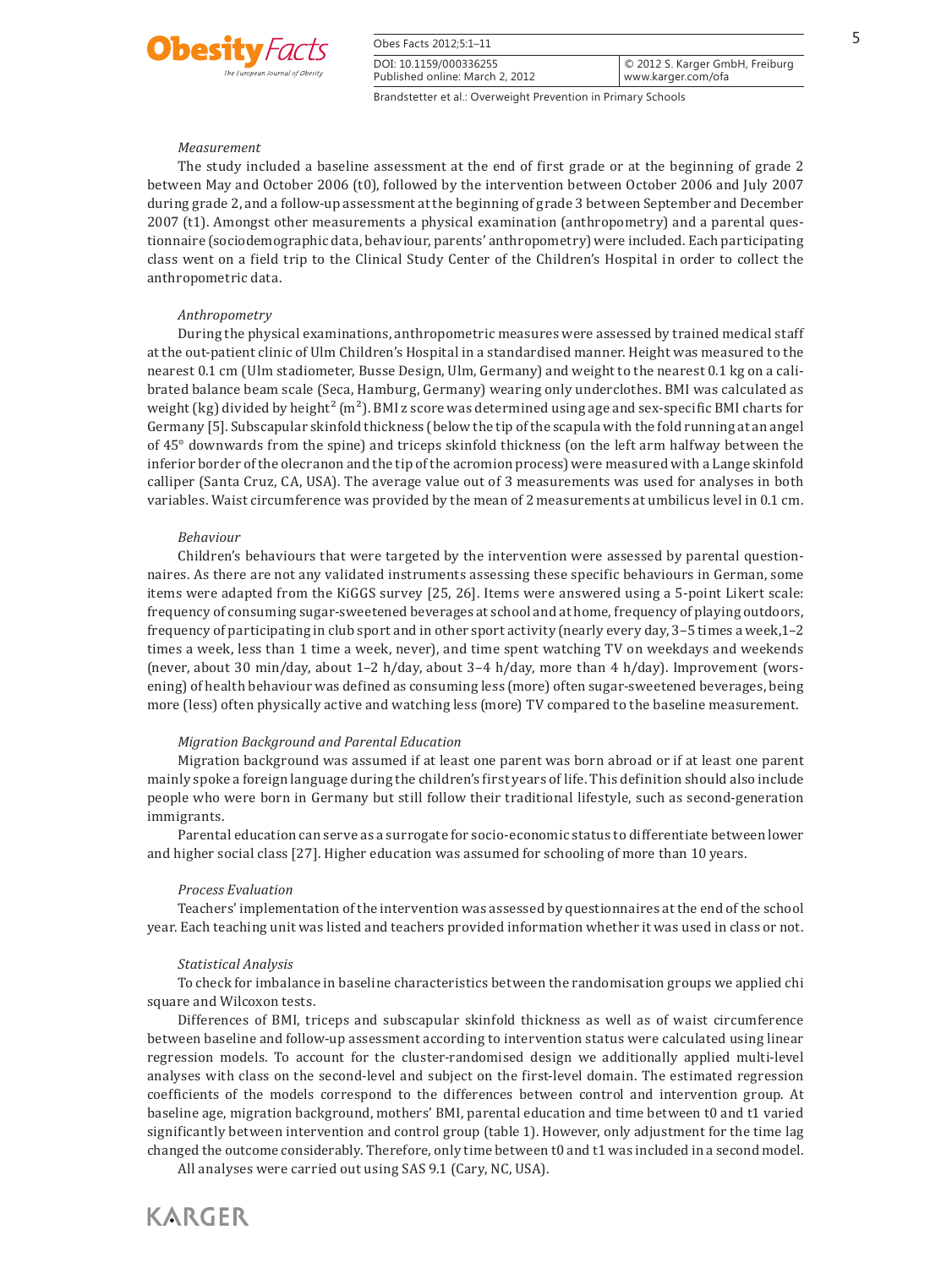

| Obes Facts 2012;5:1-11                                        |                                                       |
|---------------------------------------------------------------|-------------------------------------------------------|
| DOI: 10.1159/000336255<br>Published online: March 2, 2012     | © 2012 S. Karger GmbH, Freiburg<br>www.karger.com/ofa |
| Brandstetter et al.: Overweight Prevention in Primary Schools |                                                       |

| analyses of BMI and secondary outcomes |             |                          |                                        |                                                                             |
|----------------------------------------|-------------|--------------------------|----------------------------------------|-----------------------------------------------------------------------------|
|                                        | $\mathbf n$ | <b>Baseline</b><br>value | Model 1 adjusted for<br>baseline value | Model 2 adjusted for<br>baseline value and time<br>lag between to and $t_1$ |
|                                        |             | mean $(SD)$              | estimate 95% CI <sup>a</sup>           | estimate 95% CI <sup>a</sup>                                                |

BMI,  $\text{kg/m}^2$  945 16.23 (2.17) -0.06 -0.21 to 0.10 -0.01 -0.14 to 0.13

Triceps 945 14.37 (6.11) –0.50 –1.53 to 0.53 -0.26 –1.27 to 0.76 Subscapular 945 8.10 (4.33) *–0.64 –1.25 to –0.02* -0.60 –1.25 to 0.05 Waist circumference, cm 945 59.42 (6.51) *–0.85 –1.59 to –0.12* -0.61 –1.26 to 0.04

**Table 2.** Differences between control and intervention group after the intervention: multi-level

a95% CI. Regression coefficients correspond to the differences between control and intervention group. Negative estimates indicate a favourable intervention effect.

### **Results**

Skinfold thickness, mm

Baseline characteristics of the study population are shown in table 1. Of the participants 506 (53.5%) were boys and 439 (46.5%) were girls. There were statistically significant differences between the age of the intervention and control group (7.53 vs. 7.61 years), percentage with migration background (36.8 vs. 28.9%), some parental characteristics and time lag between t0 and t1 (463 vs. 427 days). In contrast, baseline values of anthropometric measures did not vary notably.

 30 of 32 teachers in the intervention classes provided data about implementation. 75% implemented two thirds or more of the required 29 teaching units over the intervention school year; on average  $23.1$  (SD = 6.3) teaching units were used.

 The crude proportions (%) of children who improved versus worsened their behaviour according to the intervention targets are shown in fig. 2 . Overall, there were more children who improved their health behaviours over 1 year than worsened them. The intervention group revealed a higher percentage of children with an improvement and a lower percentage with a worsening of the health-relevant behaviours compared to the control group. This applies to all aspects of behaviour except to participation in club sports.

 fig. 3 illustrates the unadjusted change in mean values of BMI, waist circumference and triceps and subscapular skinfold thickness. In the intervention group the increases in waist circumference, triceps and subscapular skinfold thickness were reduced in a consistent manner compared to the control group.

 Applying multi-level analyses to account for the cluster design revealed a similar pattern (table 2). The primary outcome BMI was not influenced by the intervention. However, secondary outcomes showed statistically significant estimates: Differences between intervention and control group were –0.64 (95% CI –1.25 to –0.02) mm for subscapular skinfold thickness and  $-0.85$  (95% CI-:  $-1.59$  to  $-0.12$ ) cm for waist circumference. After adjustment for time lag between t0 and t1, these associations were reduced and lost their statistical significance (model 2 in table 2).

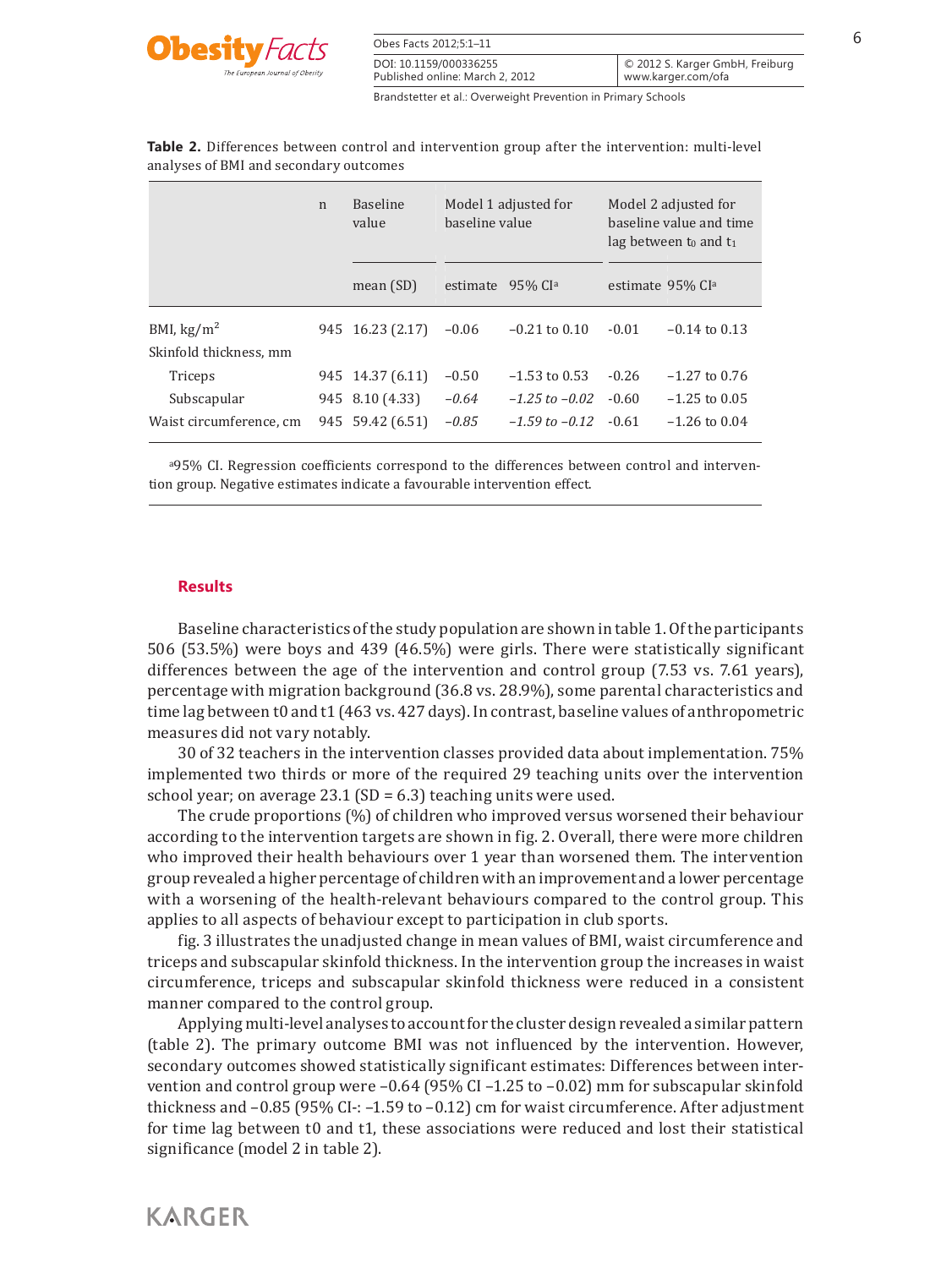

| Obes Facts 2012:5:1-11          |                                 |
|---------------------------------|---------------------------------|
| DOI: 10.1159/000336255          | © 2012 S. Karger GmbH, Freiburg |
| Published online: March 2, 2012 | www.karger.com/ofa              |





# **Discussion**

 URMEL-ICE contributes to the field of randomised school-based studies on overweight prevention. There are several methodological strengths of our study which should be mentioned. URMEL-ICE is the largest randomised-controlled, school-based overweight prevention study in Germany. It is adequately powered, with a high rate of participation and a low rate of drop-outs to the follow-up measurement. In our sample both the proportion of children with migration background (U. Ellert, for the KiGGS-Study, personal communication, January 19, 2009) and the prevalence of overweight [4] are representative for elementary school children in Germany. We used multiple parameters to assess anthropometry. All measurements were gathered by trained staff in Ulm Children's Hospital.

 The differences in the rate of children with migration background between schools (ranging from 5% to 94%) were taken into account by choosing a multi-level approach.

 Although the intervention did not influence BMI which was the primary outcome variable, it resulted in a reduction of subscapular skinfold thickness and waist circumference. Thus, this study is unfortunately in line with literature, suggesting that currently prevention programmes achieve only minor effects [28] .

 Differential intervention effects were found for the different anthropometric measures. Subscapular skinfold thickness and waist circumference were slightly affected by the intervention, but triceps skinfold thickness and BMI were not. Some intervention studies have described such differences in the effects on anthropometric parameters: Vandongen et al. [29] reported a significant decrease in triceps skinfold thickness resulting from a physical fitness intervention over 1 school year but did not identify changes to subscapular skinfold thickness, percentage of body fat and BMI, Kain et al. [30] found a favourable effect of a combined physical activity and nutrition intervention on BMI and waist circumference, but not on triceps skinfold thickness in boys.

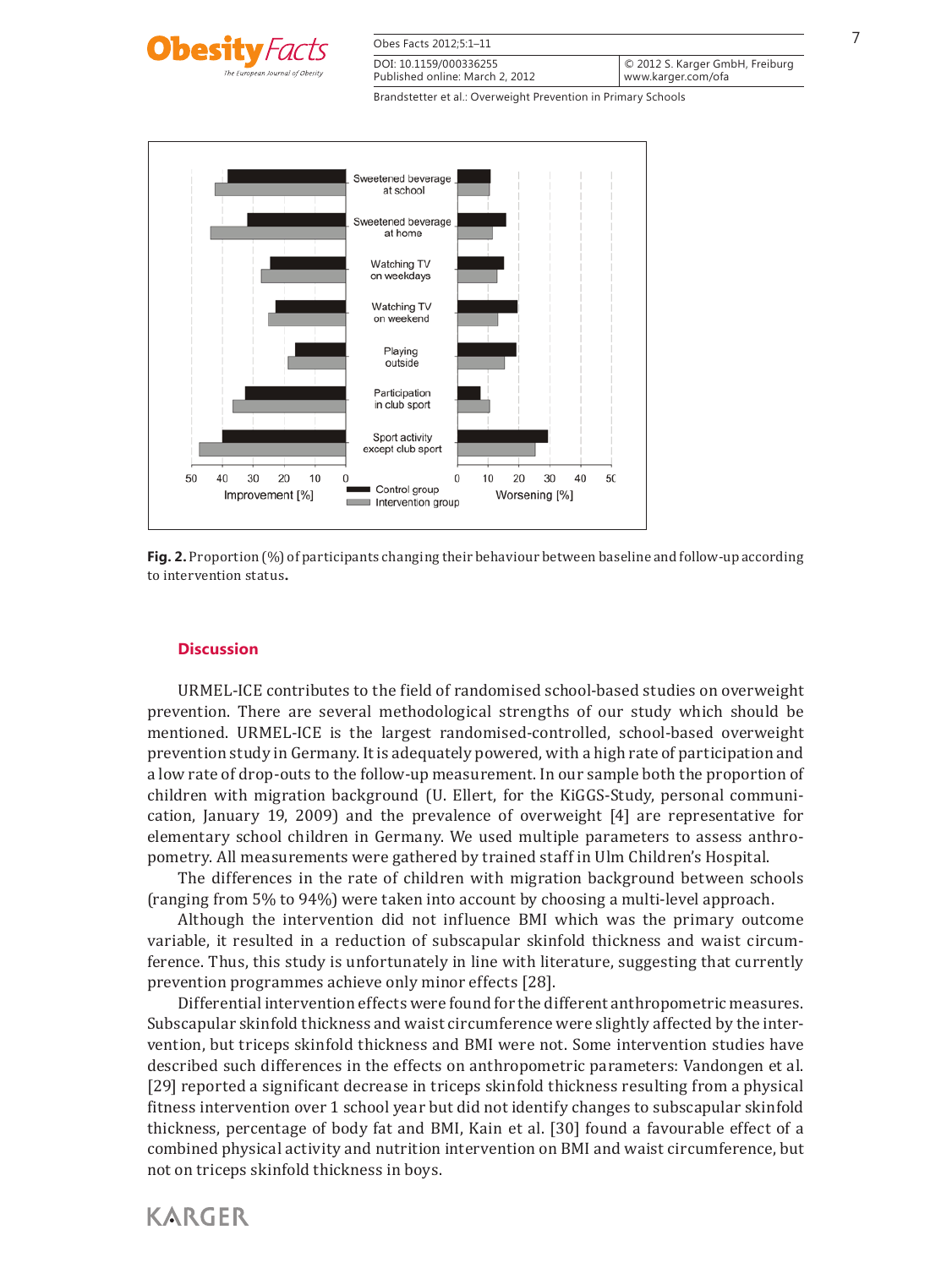

| Obes Facts 2012;5:1-11          |                                 |
|---------------------------------|---------------------------------|
| DOI: 10.1159/000336255          | © 2012 S. Karger GmbH, Freiburg |
| Published online: March 2, 2012 | www.karger.com/ofa              |



**Fig. 3.** Anthropometric measures at baseline and follow-up according to intervention status. Unadjusted mean values and 95% confidence limits of body mass index, waist circumference, skinfold thickness triceps and skinfold thickness subscapular.

 Whereas BMI reflects both fat-free and fat mass, skinfold thickness and waist circumference are more specific measures of body fat distribution. The overall convergence in three anthropometric measures – subscapular and triceps skinfold thickness and waist circumference – indicates that the intervention resulted in a shift of body composition towards less fat (and possibly more muscle) mass. Assuming this, the activity-enhancing components of the intervention would have been especially important and successful.

 Overall, estimates of the intervention effect on anthropometric parameters were smaller among children with migration background compared to the ones without (data not shown). These difficulties in reaching socially disadvantaged children within schools are well known limitations of such efforts and are in line with results of other studies in Germany [31, 32].

 Intervention and control group differed in the time lag between the two points of measurements. Organisational constraints impeded that classes were examined at followup following the same chronological order as at baseline. In addition, time periods for investigating the children were rather long: 6 months at baseline and 4 months at follow-up. This was necessary since we chose a hospital-based setting for the investigations including blood analysis and sophisticated investigations like ultrasound measurements and evaluation of cardiac function. Assuming an influence of this time lag on the intervention effects, we

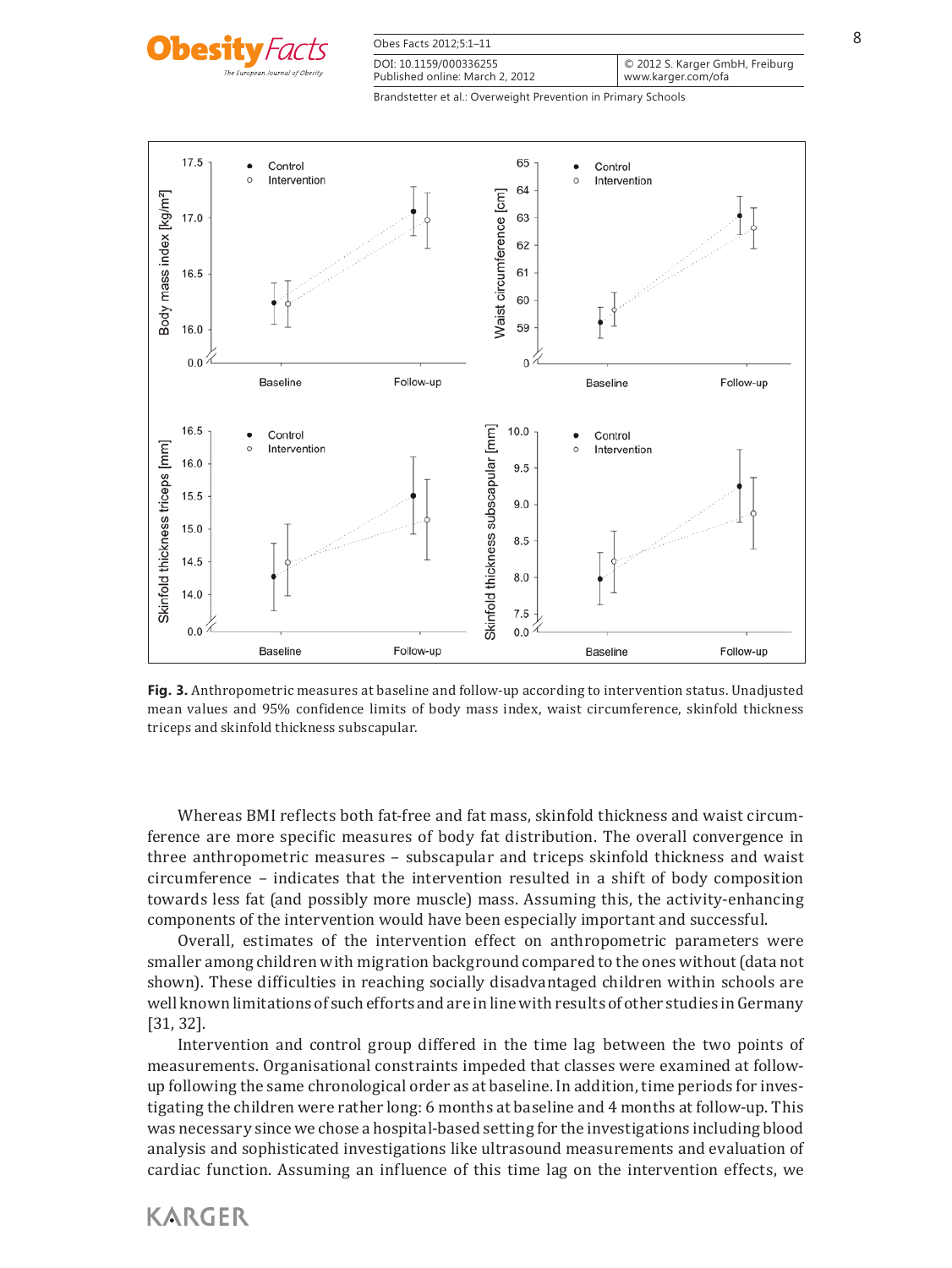

| Obes Facts 2012;5:1-11          |                                 |
|---------------------------------|---------------------------------|
| DOI: 10.1159/000336255          | © 2012 S. Karger GmbH, Freiburg |
| Published online: March 2, 2012 | www.karger.com/ofa              |

analysed our data with an adjustment for the time lag. This analysis resulted only in a marginal reduction of the effects on subscapular skinfold thickness and in a stronger reduction of positive changes in waist circumference.

 A previous study showed that the summer break is a critical phase for maintaining behaviour changes acquired at school [33] . The intervention effects may have been subdued since the follow-up measurements in our study took place after a 6-week summer break.

 Unlike the control group, the children in the intervention group showed changes in their behaviour by consuming less sweetened beverages and being more physically active.

 Results concerning club sport participation remain unclear. The local availability of sports facilities may affect children's physical activity, but such environmental measures were beyond the means of this school-based intervention. Overall, the demonstrated changes are probably due to the intervention, even if the measures used were not designed to detect intervention effects. However, it cannot be excluded that parents of the children in the intervention group may have caused a response shift bias [34] .

 As Gonzalez-Suarez et al. [35] stated in their meta-analysis on school-based obesity prevention programmes there are many factors out of researchers' control that may influence the effectiveness of interventions. Compliance of teachers and the implementation of the intervention are crucial to the success of the study. Thus, we decided to develop the URMEL-ICE intervention according to the curricular contents of elementary school in order to facilitate regular implementation for teachers and to ensure that no additional personnel or lessons were required. Over the course of 1 school year we found implementation rates that were acceptable, but nevertheless could still be improved.

 Recently, prevention measures were described including high amounts of extra physical education. In a study by Kriemler et al. [36] in Switzerland 2 extra lessons weekly were provided and resulted in small, but significant changes in skinfold thickness and BMI. The intervention of another German study scheduled even 3 extra lessons of physical education and showed positive effects on children's physical fitness, but not on BMI-SDS and measures of body composition [37] . Obviously, these are highly desirable and powerful approaches.

However, aspects of feasibility are crucial and must be considered.

 There are examples of short-term prevention programmes that were effective initially yet could not maintain their success at later follow-ups [32, 38, 39] . Over the course of the years effects attenuated or were restricted to subgroups.

 Thus, there is a need for prevention programmes, which run long term and can be applied comprehensively, in spite of schools' limited financial and personnel resources.

 The URMEL-ICE intervention is an example of a programme that complies with the given requirements. However, it should be expanded in terms of intervention duration to make it more effective. An intervention period of more than 1 school year may increase the possibility that behaviour changes are reflected in improvements in children's body composition.

 Obviously, to succeed in childhood overweight prevention in the long run, school-based, teacher-centred interventions are just one approach. The development of health promoting environments still remains highly important.

 In conclusion, the 1 year school-based, curriculum-integrated intervention presented here showed no effects on children's BMI. However, there is a tendency for positive changes in subscapular skinfold thickness and waist circumference, which in terms of populationwide, school-based prevention might nevertheless be of importance.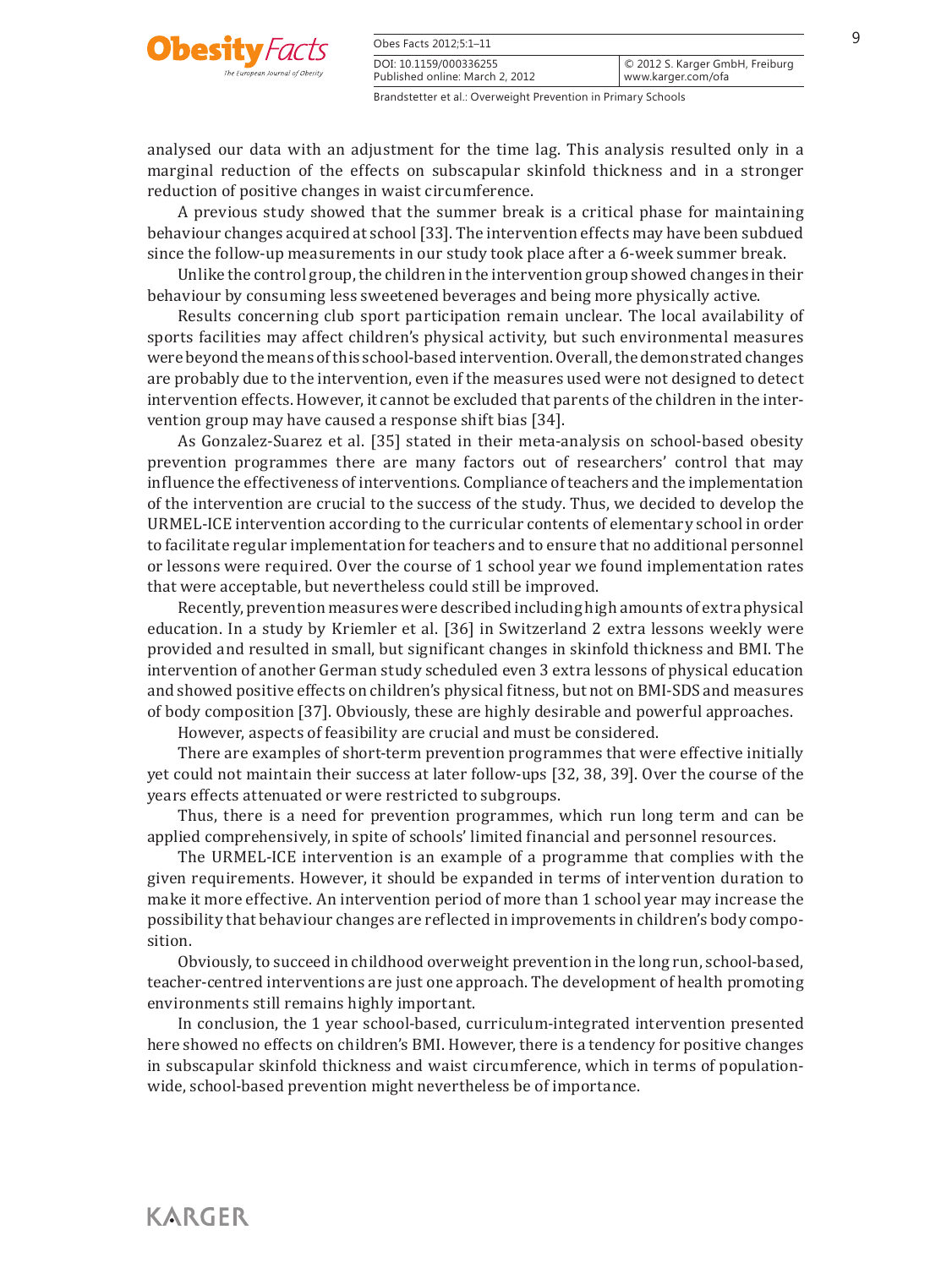

| Obes Facts 2012;5:1-11                                        |                                                       |
|---------------------------------------------------------------|-------------------------------------------------------|
| DOI: 10.1159/000336255<br>Published online: March 2, 2012     | C 2012 S. Karger GmbH, Freiburg<br>www.karger.com/ofa |
| Brandstetter et al.: Overweight Prevention in Primary Schools |                                                       |

# **Acknowledgements**

 We would like to thank the members of the URMEL-ICE study group and all teachers, parents and children, who participated in this study.

This study has been funded by the Baden-Württemberg Stiftung (Stuttgart, Germany).

# **Disclosure Statement**

The authors declare that they have no conflict of interest.

# **References**

- 1 Ogden CL, Carroll MD, Curtin LR, Lamb MM, Flegal KM: Prevalence of high body mass index in US children and adolescents, 2007–2008. JAMA 2010;303:242–249.
- 2 Janssen I, Katzmarzyk PT, Boyce WF, Vereecken C, Mulvihill C, Roberts C, Currie C, Pickett W, Nemeth A, Ojala K, Ravens-Sieberer U, Todd J, Woynarowska B: Comparison of overweight and obesity prevalance in school-aged youth from 34 countries and their relationships with physical activity and dietary patterns. Obes Rev 2005;6:123–132.
- 3 Nagel G, Wabitsch M, Galm C, Berg S, Brandstetter S, Fritz M, Klenk J, Peter R, Prokopchuk D, Steiner R, Stroth S, Wartha O, Weiland SK, Steinacker J: Secular changes of anthropometric measures for the past 30 years in South-West Germany. Eur J Clin Nutr 2009;63:1440–1443.
- 4 Kurth B-M, Schaffrath Rosario A: The prevalence of overweight and obese children and adolescents living in Germany. Results of the German Health Interview and Examination Survey for Children and Adolescents (KiGGS) (in German). Bundesgesundheitsblatt 2007;50:736–743.
- 5 Kromeyer-Hauschild K, Wabitsch M, Kunze D, Geller F, Geiß HC, Heese V, von Hippel A, Jaeger U, Johnsen D, Korte W, Menner K, Müller G, Müller JM, Niemann-Pilatus A, Remer T, Schaefer F, Wittchen H-U, Zabransky S, Zellner K, Ziegler A, Hebebrand J: Percentiles of body mass index in children and adolescents evaluated from different regional German studies (in German). Monatsschr Kinderheilkd 2001;149:807–818.
- 6 Rokholm B, Baker JL, Sorensen TIA: The levelling off of the obesity epidemic since the year 1999 a review of evidence and perspectives. Obes Rev 2010;11:835–846.
- 7 Kelder SH, Osganian SK, Feldman HA, Webber LS, Parcel GS, Leupker RV, Wu MC, Nader PR: Tracking of physical and physiological risk variables among ethnic subgroups from third to eighth grade: the Child and Adolescent Trial for Cardiovascular Health Cohort Study. Prev Med 2002;34:324–333.
- 8 Wright CM, Emmett PM, Ness AR, Reilly JJ, Sherriff A: Tracking of obesity and body fatness through midchildhood. Arch Dis Child 2010;95:612–617.
- 9 Whitaker RC, Wright JA, Pepe MS, Seidel KD, Dietz WH: Predicting obesity in young adulthood from childhood and parental obesity. N Engl J Med 1997;337:869–873.
- 10 Latzer Y, Edmunds L, Fenig S, Golan M, Gur E, Hochberg Z, Levin-Zamir D, Zubery E, Speiser PW, Stein D: Managing chilhood overweight: behavior, family, pharmacology, and bariatric surgery interventions. Obes Res 2009;17:411–423.
- 11 Stice E, Heather S, Marti CN: A meta-analytical review of obesity prevention programs for children and adolescents: The skinny on interventions that work. Psychol Bull 2006;132:667–691.
- 12 Summerbell CD, Waters E, Edmunds LD, Kelly S, Brown T, Campbell KJ: Interventions for preventing obesity in children. Cochrane Database Syst Rev 2005;CD001871.
- 13 Kamath CC, Vickers KS, Ehrlich A, McGovern L, Johnson J, Singhal V, Paulo R, Hettinger A, Erwin PJ, Montori VM: Behavioral interventions to prevent childhood obesity: a systematic review and metaanalyses of randomized trials. J Clin Endocrinol Metab 2008;93:4606–4615.
- 14 Kropski JA, Keckley PH, Jensen GL: School-based obesity prevention programs: an evidence-based review. Obes Res 2008;16:1009–1018.
- 15 Gortmaker SL, Peterson K, Wiecha J, Sobol AM, Dixit S, Fox MK, Laird N: Reducing obesity via a school-based interdisciplinary intervention among youth: Planet Health. Arch Pediatr Adolesc Med 1999;153:409–18.
- 16 Robinson TN: Reducing children's television viewing to prevent obesity: a randomized controlled trial. JAMA 1999;282:1561–1567.
- 17 James J, Thomas P, Cavan D, Kerr D: Preventing childhood obesity by reducing consumption of carbonated drinks: cluster randomised controlled trial. BMJ 2004;328:1237.
- 18 Pyle SA, Sharkey J, Yetter G, Felix E, Furlong MJ, Poston WSC: Fighting an epidemic: the role of schools in reducing childhood obesity. Psychol Schools 2006;43:361–376.
- 19 He M, Piché L, Beynon C, Kurtz J, Harris S: Screen-related sedentary behaviours of school-aged children: principals' and teachers' perspectives. Health Educ J 2011;70:32–38.